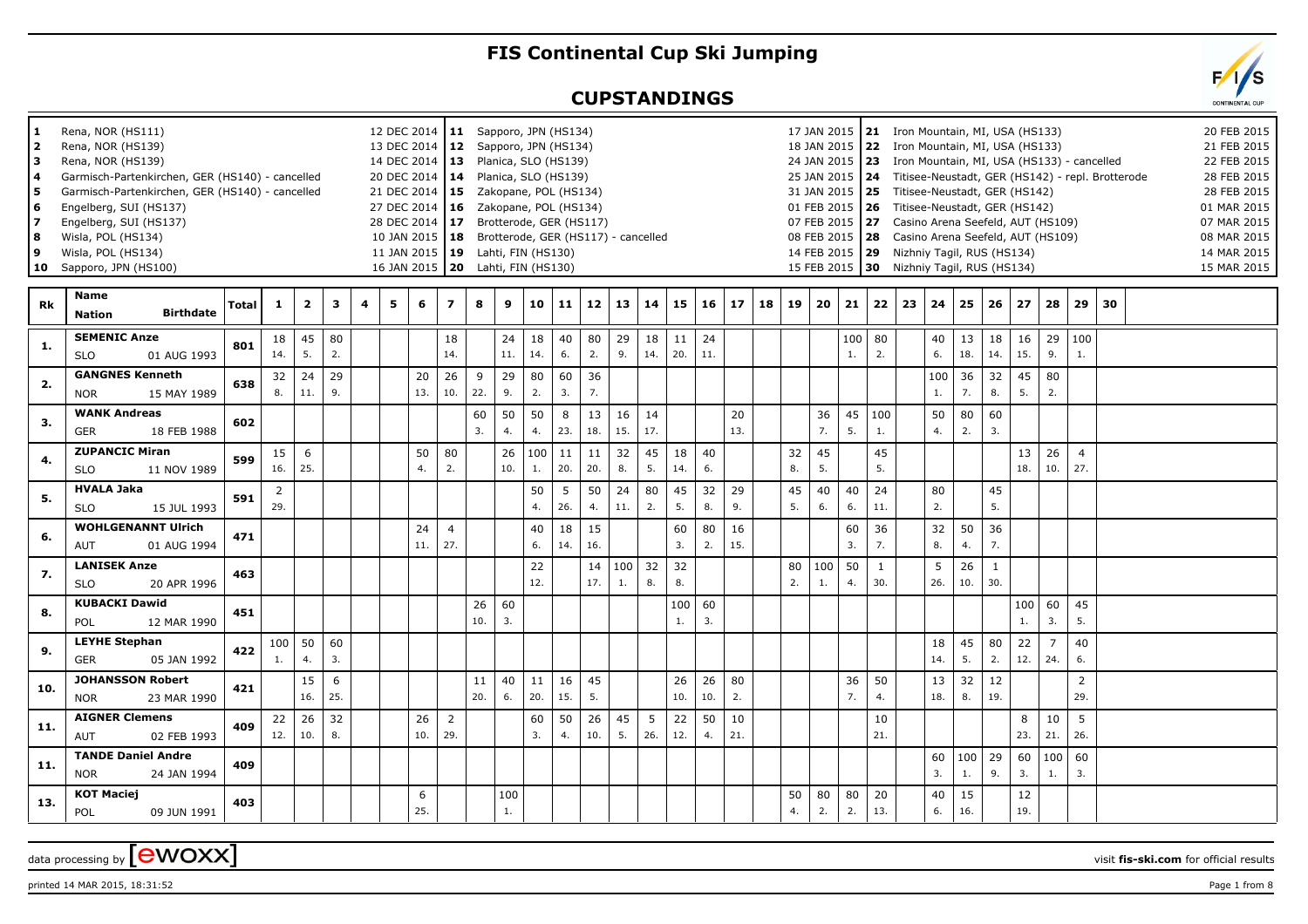| Rk  | Name<br><b>Birthdate</b><br><b>Nation</b>                 | <b>Total</b> | $\mathbf{1}$ | $\overline{\mathbf{2}}$ | 3         | 4 | 5 | 6            | $\overline{ }$ | 8              | 9              | 10 11     |     | 12        | 13                    | 14                    | 15        | 16        | 17        | 18 | 19        | 20       | 21                  | 22             | 23 | 24             | 25             | 26             | 27                    | 28       | 29        | 30 |
|-----|-----------------------------------------------------------|--------------|--------------|-------------------------|-----------|---|---|--------------|----------------|----------------|----------------|-----------|-----|-----------|-----------------------|-----------------------|-----------|-----------|-----------|----|-----------|----------|---------------------|----------------|----|----------------|----------------|----------------|-----------------------|----------|-----------|----|
|     |                                                           |              |              |                         |           |   |   |              |                |                |                |           |     |           |                       |                       |           |           |           |    |           |          |                     |                |    |                |                |                |                       |          |           |    |
| 14. | <b>GRANERUD Halvor Egner</b><br>29 MAY 1996<br><b>NOR</b> | 401          | 20<br>13.    | 8<br>23.                | 14<br>17. |   |   |              |                | 20<br>13.      | 16<br>15.      |           |     |           | $\overline{4}$<br>27. | $\overline{7}$<br>24. |           |           |           |    | 100<br>1. | 50<br>4. | 8<br>23.            | 32<br>8.       |    | 22<br>12.      |                | 100<br>1.      |                       |          |           |    |
|     | <b>GEIGER Karl</b>                                        |              |              |                         |           |   |   |              |                |                |                |           |     |           |                       |                       |           |           |           |    |           |          |                     |                |    |                |                |                |                       |          |           |    |
| 15. | 11 FEB 1993<br><b>GER</b>                                 | 396          |              |                         |           |   |   |              |                | 50<br>4.       | 36<br>7.       | 13<br>18. |     | 18<br>14. |                       |                       | 50<br>4.  | 5<br>26.  | 18<br>14. |    | 40<br>6.  | 60<br>3. | 15<br>16.           | 16<br>15.      |    | 8<br>23.       | 29<br>9.       |                |                       | 9<br>22. | 29<br>9.  |    |
|     | <b>HILDE Tom</b>                                          |              | 29           |                         |           |   |   | 60           | 100            | 29             | 11             |           |     |           |                       |                       |           |           |           |    |           |          | 26                  | 8              |    | 26             | 11             | 6              | 20                    | 15       | 32        |    |
| 16. | <b>NOR</b><br>22 SEP 1987                                 | 373          | 9.           |                         |           |   |   | 3.           | 1.             | 9.             | 20.            |           |     |           |                       |                       |           |           |           |    |           |          | 10.                 | 23.            |    | 10.            | 20.            | 25.            | 13.                   | 16.      | 8.        |    |
|     | <b>FETTNER Manuel</b>                                     |              |              | 45 100                  | 45        |   |   |              |                |                |                |           |     |           |                       |                       |           |           |           |    |           |          | 29                  | 40             |    | 45             | 22             | 40             |                       |          |           |    |
| 17. | 17 JUN 1985<br>AUT                                        | 366          | 5.           | 1.                      | 5.        |   |   |              |                |                |                |           |     |           |                       |                       |           |           |           |    |           |          | 9.                  | 6.             |    | 5.             | 12.            | 6.             |                       |          |           |    |
| 18. | <b>HULA Stefan</b>                                        | 361          | 36           | $\mathbf{1}$            | 18        |   |   | 29           |                | $\overline{4}$ | 18             |           |     |           | 40                    | 26                    | 15        | 36        | 15        |    |           |          | 18                  | 14             |    | $\overline{7}$ | 10             | 16             | 26                    | 16       | 16        |    |
|     | 29 SEP 1986<br>POL                                        |              | 7.           | 30.                     | 14.       |   |   | 9.           |                | 27.            | 14.            |           |     |           | 6.                    | 10.                   | 16.       | 7.        | 16.       |    |           |          | 14.                 | 17.            |    | 24.            | 21.            | 15.            | 10.                   | 15.      | 15.       |    |
| 19. | <b>JUSTIN Rok</b>                                         | 342          | 13           | 13                      |           |   |   | 100          | 60             |                |                |           |     |           |                       |                       |           |           | 22        |    | 29        | 32       | 22                  | 18             |    |                |                |                |                       | 13       | 20        |    |
|     | 06 APR 1993<br><b>SLO</b>                                 |              | 18.          | 18.                     |           |   |   | 1.           | 3.             |                |                |           |     |           |                       |                       |           |           | 12.       |    | 9.        | 8.       | 12.                 | 14.            |    |                |                |                |                       | 18.      | 13.       |    |
| 19. | <b>KLUSEK Bartlomiej</b>                                  | 342          |              | 5                       |           |   |   | 80           | 45             |                | 16             |           |     |           | 22                    | 40                    | 29        | 29        | 32        |    |           |          | 11                  | $\overline{7}$ |    | $\overline{4}$ | 6              | 2              |                       |          | 14        |    |
|     | POL<br>15 JAN 1993                                        |              |              | 26.                     |           |   |   | 2.           | 5.             |                | 15.            |           |     |           | 12.                   | 6.                    | 9.        | 9.        | 8.        |    |           |          | 20.                 | 24.            |    | 27.            | 25.            | 29.            |                       |          | 17.       |    |
| 21. | <b>POGRAJC Andraz</b>                                     | 323          | 11           |                         | 10        |   |   |              |                |                |                |           |     |           | 20                    | 60                    | 36        | 18        |           |    | 24        | 20       | 24                  | 26             |    |                | 14             | 10             | 32                    |          | 18        |    |
|     | 26 SEP 1991<br><b>SLO</b>                                 |              | 20.          |                         | 21.       |   |   |              |                |                |                |           |     |           | 13.                   | 3.                    | 7.        | 14.       |           |    | 11.       | 13.      | 11.                 | 10.            |    |                | 17.            | 21.            | 8.                    |          | 14.       |    |
| 22. | <b>WENIG Daniel</b>                                       | 321          | 50           | 14<br>17.               |           |   |   |              |                |                |                | 32<br>8.  | 15  | 40<br>6.  |                       |                       | 80        | 45<br>5.  | 45<br>5.  |    |           |          |                     |                |    |                |                |                |                       |          |           |    |
|     | 12 AUG 1991<br><b>GER</b>                                 |              | 4.           |                         |           |   |   |              |                |                |                |           | 16. |           |                       |                       | 2.        |           |           |    |           |          |                     |                |    |                |                |                |                       |          |           |    |
| 23. | <b>BIEGUN Krzysztof</b><br>21 MAY 1994<br>POL             | 314          |              |                         |           |   |   | 8<br>23.     | 12<br>19.      |                | 6<br>25.       |           |     |           |                       |                       | 16<br>15. | 15<br>16. | 100<br>1. |    |           |          | $\mathbf{1}$<br>30. |                |    | 24<br>11.      | 40<br>6.       | 60<br>3.       | $\overline{4}$<br>27. | 6<br>25. | 22<br>12. |    |
|     | <b>MURANKA Klemens</b>                                    |              |              |                         |           |   |   |              |                | 80             | 80             |           |     |           | 50                    | 100                   |           |           |           |    |           |          |                     |                |    |                |                |                |                       |          |           |    |
| 24. | 31 AUG 1994<br>POL                                        | 310          |              |                         |           |   |   |              |                | 2.             | 2.             |           |     |           | 4.                    | 1.                    |           |           |           |    |           |          |                     |                |    |                |                |                |                       |          |           |    |
|     | <b>NAGLIC Tomaz</b>                                       |              |              |                         |           |   |   |              | 10             | 24             | 9              | 26        | 24  | 80        | 80                    |                       |           |           |           |    |           |          |                     |                |    | 29             |                | 20             |                       |          |           |    |
| 25. | <b>SLO</b><br>18 JUL 1989                                 | 302          |              |                         |           |   |   |              | 21.            | 11.            | 22.            | 10.       | 11. | 2.        | 2.                    |                       |           |           |           |    |           |          |                     |                |    | 9.             |                | 13.            |                       |          |           |    |
|     | <b>POPPINGER Manuel</b>                                   |              | 40           | 60                      | 40        |   |   |              |                |                |                | 9         | 45  | 100       |                       |                       |           |           |           |    |           |          |                     |                |    |                |                |                |                       |          |           |    |
| 26. | 19 MAY 1989<br>AUT                                        | 294          | 6.           | 3.                      | 6.        |   |   |              |                |                |                | 22.       | 5.  | 1.        |                       |                       |           |           |           |    |           |          |                     |                |    |                |                |                |                       |          |           |    |
| 27. | <b>QUECK Danny</b>                                        | 286          | 15           | $\overline{7}$          |           |   |   | 13           | 24             | 15             | 10             | 24        |     |           | 9                     | 6                     | 24        | 12        | 36        |    | 18        | 18       |                     | 5              |    | 3              | $\overline{7}$ |                | 18                    | 22       |           |    |
|     | 17 SEP 1989<br><b>GER</b>                                 |              | 16.          | 24.                     |           |   |   | 18.          | 11.            | 16.            | 21.            | 11.       |     |           | 22.                   | 25.                   | 11.       | 19.       | 7.        |    | 14.       | 14.      |                     | 26.            |    | 28.            | 24.            |                | 14.                   | 12.      |           |    |
| 28. | <b>SCHIFFNER Markus</b>                                   | 269          | 6            | 11                      | 11        |   |   | $\mathbf{1}$ |                |                |                | 18        | 4   | 29        | 7                     | 24                    | 40        | 16        | 40        |    |           |          | 9                   | 22             |    |                | 5              | 26             |                       |          |           |    |
|     | 05 JUN 1992<br>AUT                                        |              | 25.          | 20.                     | 20.       |   |   | 30.          |                |                |                | 14.       | 27. | 9.        | 24.                   | 11.                   | 6.        | 15.       | 6.        |    |           |          | 22.                 | 12.            |    |                | 26.            | 10.            |                       |          |           |    |
| 29. | <b>SJOEEN Phillip</b>                                     | 264          | 26           | 40                      | 60        |   |   |              |                |                |                | 18        | 100 | 20        |                       |                       |           |           |           |    |           |          |                     |                |    |                |                |                |                       |          |           |    |
|     | 24 DEC 1995<br><b>NOR</b>                                 |              | 10.          | 6.                      | 3.        |   |   |              |                |                |                | 14.       | 1.  | 13.       |                       |                       |           |           |           |    |           |          |                     |                |    |                |                |                |                       |          |           |    |
| 30. | <b>FORFANG Johann Andre</b>                               | 260          | 80           | 80                      | 100       |   |   |              |                |                |                |           |     |           |                       |                       |           |           |           |    |           |          |                     |                |    |                |                |                |                       |          |           |    |
|     | <b>NOR</b><br>04 JUL 1995                                 |              | 2.           | 2.                      | 1.        |   |   |              |                |                |                |           |     |           |                       |                       |           |           |           |    |           |          |                     |                |    |                |                |                |                       |          |           |    |
| 31. | <b>PASCHKE Pius</b>                                       | 253          |              |                         | 9         |   |   | 9            | 22             |                | $\overline{7}$ | 22        |     |           |                       |                       |           |           |           |    |           |          | 13                  |                |    | 15             | 60             | $\overline{7}$ | 40                    | 36       | 13        |    |
|     | GER<br>20 MAY 1990                                        |              |              |                         | 22.       |   |   | 22.          | 12.            |                | 24.            | 12.       |     |           |                       |                       |           |           |           |    |           |          | 18.                 |                |    | 16.            | 3.             | 24.            | 6.                    | 7.       | 18.       |    |
| 32. | <b>ZNISZCZOL Aleksander</b><br>POL<br>08 MAR 1994         | 227          | 16<br>15.    | 29<br>9.                | 16<br>15. |   |   |              |                |                |                |           |     |           |                       |                       |           |           |           |    |           |          |                     |                |    |                |                |                | 80<br>2.              | 50<br>4. | 36<br>7.  |    |

printed 14 MAR 2015, 18:31:52 Page 2 from 8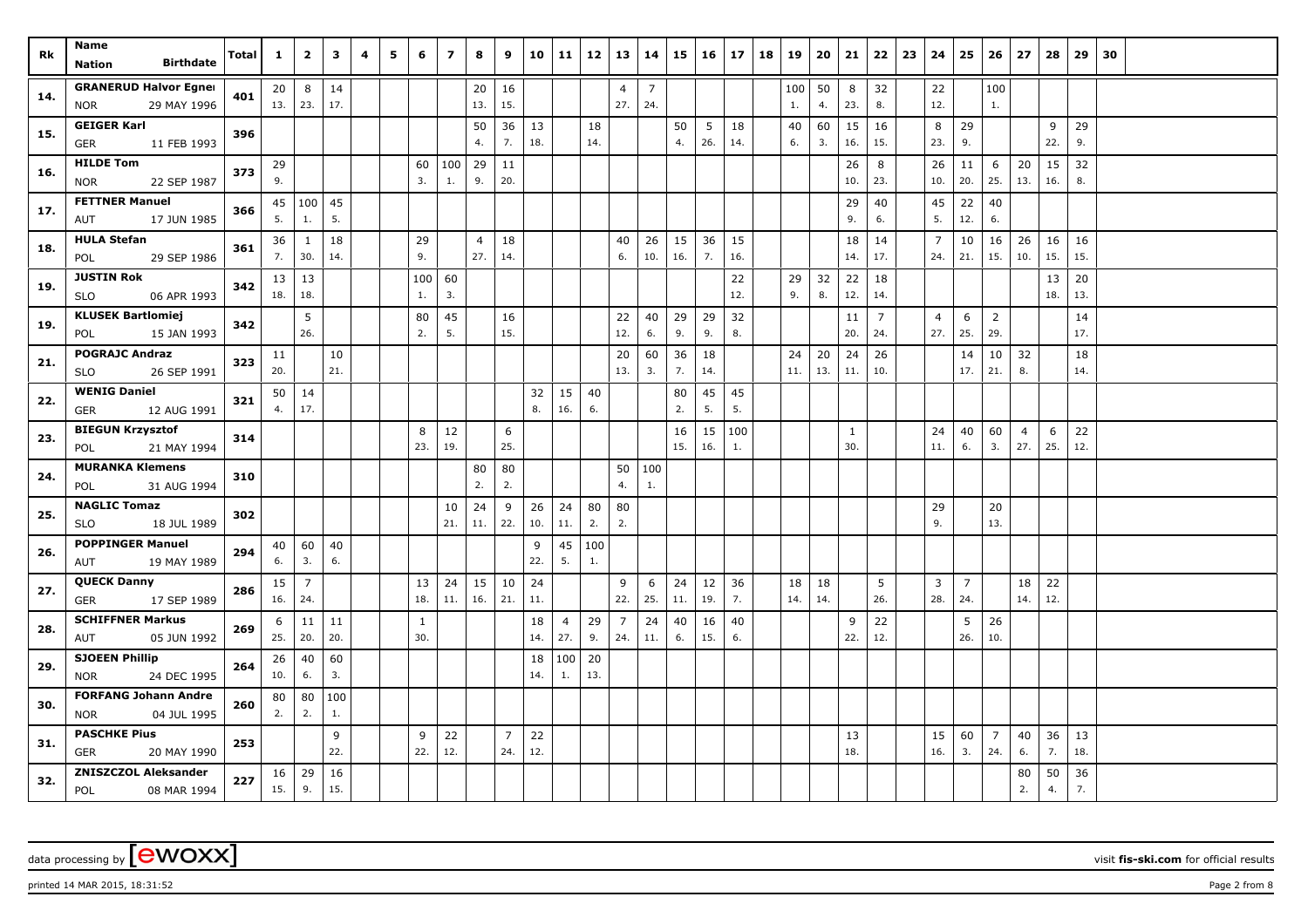| Rk  | Name<br><b>Birthdate</b><br><b>Nation</b>            | Total | $\mathbf{1}$ | $\overline{2}$      | $\mathbf{3}$  | 4 | 5 | 6         | $\overline{z}$         | 8              | 9                     | 10  | 11  | 12                    | 13  | 14     | 15             | 16  | 17          | 18 | 19        | 20             | 21        | 22        | 23 | 24        | 25             | 26        | 27                      | 28                    | 29             | 30 |
|-----|------------------------------------------------------|-------|--------------|---------------------|---------------|---|---|-----------|------------------------|----------------|-----------------------|-----|-----|-----------------------|-----|--------|----------------|-----|-------------|----|-----------|----------------|-----------|-----------|----|-----------|----------------|-----------|-------------------------|-----------------------|----------------|----|
|     |                                                      |       |              |                     |               |   |   |           |                        |                |                       |     |     |                       |     |        |                |     |             |    |           |                |           |           |    |           |                |           |                         |                       |                |    |
| 33. | <b>TOLLINGER Elias</b><br>25 MAR 1995<br>AUT         | 221   | 24<br>11.    | $\mathbf{3}$<br>28. | $12\,$<br>19. |   |   | 32<br>8.  | $\mathbf{3}$<br>28.    | 32<br>8.       |                       |     |     |                       |     |        |                |     |             |    | 20<br>13. | 8<br>23.       |           |           |    | 16<br>15. | 9<br>22.       | 5<br>26.  | 15<br>16.               | 18<br>14.             | 24<br>11.      |    |
|     | <b>PEIER Killian</b>                                 |       |              |                     | 22            |   |   |           | 40                     |                |                       |     | 13  |                       |     |        |                |     |             |    |           |                |           |           |    |           |                |           |                         |                       |                |    |
| 34. | 28 MAR 1995<br>SUI                                   | 209   | 60<br>3.     | 36<br>7.            | 12.           |   |   | 36<br>7.  | 6.                     |                |                       |     | 18. | $\overline{2}$<br>29. |     |        |                |     |             |    |           |                |           |           |    |           |                |           |                         |                       |                |    |
|     | <b>HAUER Joachim</b>                                 |       |              |                     |               |   |   |           |                        |                |                       | 10  |     |                       |     |        |                |     | 60          |    |           |                | 16        | 60        |    | 12        | $\overline{4}$ | 15        | $\overline{\mathbf{3}}$ | 8                     |                |    |
| 35. | 02 FEB 1991<br><b>NOR</b>                            | 188   |              |                     |               |   |   |           |                        |                |                       | 21. |     |                       |     |        |                |     | 3.          |    |           |                | 15.       | 3.        |    | 19.       | 27.            | 16.       | 28.                     | 23.                   |                |    |
| 36. | <b>BIELA Stanislaw</b>                               | 166   |              |                     |               |   |   |           |                        | 16             |                       |     |     |                       |     | 50     |                |     | 50          |    | 9         | 22             |           |           |    | 11        |                | 8         |                         |                       |                |    |
|     | 02 APR 1994<br>POL                                   |       |              |                     |               |   |   |           |                        | 15.            |                       |     |     |                       |     | 4.     |                |     | 4.          |    | 22.       | 12.            |           |           |    | 20.       |                | 23.       |                         |                       |                |    |
| 37. | <b>BJOERENG Joacim Oeder</b>                         | 156   |              |                     |               |   |   | 40        | 36                     |                |                       |     |     |                       | 60  | $20\,$ |                |     |             |    |           |                |           |           |    |           |                |           |                         |                       |                |    |
|     | 14 DEC 1995<br><b>NOR</b>                            |       |              |                     |               |   |   | 6.        | 7.                     |                |                       |     |     |                       | 3.  | 13.    |                |     |             |    |           |                |           |           |    |           |                |           |                         |                       |                |    |
| 38. | <b>MEZNAR Mitja</b>                                  | 146   |              |                     |               |   |   |           |                        |                |                       |     |     |                       | 6   | 15     |                |     | 26          |    | 16        | 26             |           |           |    |           |                |           | 40                      | 14                    | $\overline{3}$ |    |
|     | 30 JUN 1988<br><b>SLO</b>                            |       |              |                     |               |   |   |           |                        |                |                       |     |     |                       | 25. | 16.    |                |     | 10.         |    | 15.       | 10.            |           |           |    |           |                |           | 6.                      | 17.                   | 28.            |    |
| 39. | <b>STEKALA Andrzej</b>                               | 144   |              |                     |               |   |   |           |                        |                |                       |     |     |                       | 12  |        |                |     |             |    | 36        |                |           |           |    |           | 16             |           |                         |                       | 80             |    |
|     | 30 JUN 1995<br>POL                                   |       |              |                     |               |   |   |           |                        |                |                       |     |     |                       | 19. |        |                |     |             |    | 7.        |                |           |           |    |           | 15.            |           |                         |                       | 2.             |    |
| 40. | ZIOBRO Jan                                           | 132   |              |                     |               |   |   |           |                        | 100            | 32                    |     |     |                       |     |        |                |     |             |    |           |                |           |           |    |           |                |           |                         |                       |                |    |
|     | POL<br>24 JUN 1991                                   |       |              |                     |               |   |   |           |                        | 1.             | 8.                    |     |     |                       |     |        |                |     |             |    |           |                |           |           |    |           |                |           |                         |                       |                |    |
| 41. | <b>GREIDERER Simon</b><br>18 JAN 1996<br>AUT         | 129   |              |                     |               |   |   |           |                        | 36<br>7.       | $\overline{2}$<br>29. |     |     |                       |     |        |                |     |             |    |           |                | 14<br>17. | 15<br>16. |    |           |                | 22<br>12. | 10<br>21.               | $\overline{4}$<br>27. | 26<br>10.      |    |
|     | <b>ELVERUM SORSELL Kim I</b>                         |       | 5            |                     |               |   |   |           | 9                      | $\overline{2}$ | 13                    |     |     |                       |     |        |                |     | 26          |    | 22        | 29             |           |           |    |           |                |           |                         |                       |                |    |
| 42. | 06 OCT 1988<br><b>NOR</b>                            | 124   | 26.          |                     |               |   |   | 18<br>14. | 22.                    | 29.            | 18.                   |     |     |                       |     |        |                |     | 10.         |    | 12.       | 9.             |           |           |    |           |                |           |                         |                       |                |    |
|     | <b>ROENSEN Atle Pedersen</b>                         |       |              |                     |               |   |   |           | $\overline{7}$         |                |                       |     |     |                       |     |        | $\overline{4}$ | 100 | 11          |    |           |                |           |           |    |           |                |           |                         |                       |                |    |
| 43. | 13 AUG 1988<br><b>NOR</b>                            | 122   |              |                     |               |   |   |           | 24.                    |                |                       |     |     |                       |     |        | 27.            | 1.  | 20.         |    |           |                |           |           |    |           |                |           |                         |                       |                |    |
|     | <b>HLAVA Lukas</b>                                   |       |              |                     |               |   |   | 12        | 13                     |                | 45                    |     |     |                       | 13  | 24     |                |     |             |    |           |                |           |           |    |           |                |           | $\mathbf{1}$            | 12                    |                |    |
| 44. | 10 SEP 1984<br>CZE                                   | 120   |              |                     |               |   |   | 19.       | 18.                    |                | 5.                    |     |     |                       | 18. | 11.    |                |     |             |    |           |                |           |           |    |           |                |           | 30.                     | 19.                   |                |    |
|     | <b>ALTENBURGER Florian</b>                           |       |              |                     |               |   |   | 15        | $\mathbf{1}$           |                |                       |     | 26  | 8                     | 10  |        | 10             | 22  | 14          |    |           |                | 5         |           |    |           |                |           | 9                       |                       |                |    |
| 44. | 02 NOV 1993<br>AUT                                   | 120   |              |                     |               |   |   | 16.       | 30.                    |                |                       |     | 10. | 23.                   | 21. |        | 21.            | 12. | 17.         |    |           |                | 26.       |           |    |           |                |           | 22.                     |                       |                |    |
| 46. | <b>WINTER Paul</b>                                   | 113   |              |                     |               |   |   |           |                        |                |                       |     |     |                       |     |        |                |     |             |    |           |                |           |           |    | 14        | 24             | 14        | 29                      | 32                    |                |    |
|     | <b>GER</b><br>05 OCT 1997                            |       |              |                     |               |   |   |           |                        |                |                       |     |     |                       |     |        |                |     |             |    |           |                |           |           |    | 17.       | 11.            | 17.       | 9.                      | 8.                    |                |    |
| 47. | <b>HUBER Stefan</b>                                  | 111   |              |                     |               |   |   |           |                        | 22             |                       |     |     |                       | 18  | 11     | 12             |     |             |    |           | 16             |           |           |    |           |                |           | 24                      |                       | 8              |    |
|     | 08 MAR 1994<br>AUT                                   |       |              |                     |               |   |   |           |                        | 12.            |                       |     |     |                       | 14. | 20.    | 19.            |     |             |    |           | 15.            |           |           |    |           |                |           | 11.                     |                       | 23.            |    |
| 48. | <b>ASCHENWALD Philipp</b>                            | 109   |              |                     |               |   |   |           |                        | 14<br>17.      | 14                    |     |     |                       |     |        |                |     |             |    | 5         | $\overline{7}$ |           |           |    | 9         | 8              | 24<br>11. | 5                       | 12                    | 11<br>20.      |    |
|     | 12 NOV 1995<br>AUT                                   |       |              |                     |               |   |   |           |                        |                | 17.                   |     |     |                       |     |        |                |     |             |    | 26.       | 24.            |           |           |    | 22.       | 23.            |           | 26.                     | 19.                   |                |    |
| 49. | <b>STJERNEN Andreas</b><br>30 JUL 1988<br><b>NOR</b> | 105   |              |                     |               |   |   | 45<br>5.  | 50<br>$\overline{4}$ . |                |                       |     |     | 10<br>21.             |     |        |                |     |             |    |           |                |           |           |    |           |                |           |                         |                       |                |    |
|     | <b>SWENSEN Vegard</b>                                |       |              |                     |               |   |   |           |                        |                |                       |     |     |                       |     |        |                |     |             |    |           |                |           |           |    |           |                |           |                         |                       |                |    |
| 50. | 22 OCT 1986<br><b>NOR</b>                            | 102   |              |                     |               |   |   |           |                        |                |                       |     |     |                       |     |        |                |     | $12$<br>19. |    |           |                |           |           |    |           |                |           | 50<br>4.                | $40\,$<br>6.          |                |    |
|     | <b>SINKOVEC Jure</b>                                 |       |              | 10                  | 20            |   |   | 22        | 29                     | 20             |                       |     |     |                       |     |        |                |     |             |    |           |                |           |           |    |           |                |           |                         |                       |                |    |
| 51. | <b>SLO</b><br>03 JUL 1985                            | 101   |              | 21.                 | 13.           |   |   | 12.       | 9.                     | 13.            |                       |     |     |                       |     |        |                |     |             |    |           |                |           |           |    |           |                |           |                         |                       |                |    |

printed 14 MAR 2015, 18:31:52 Page 3 from 8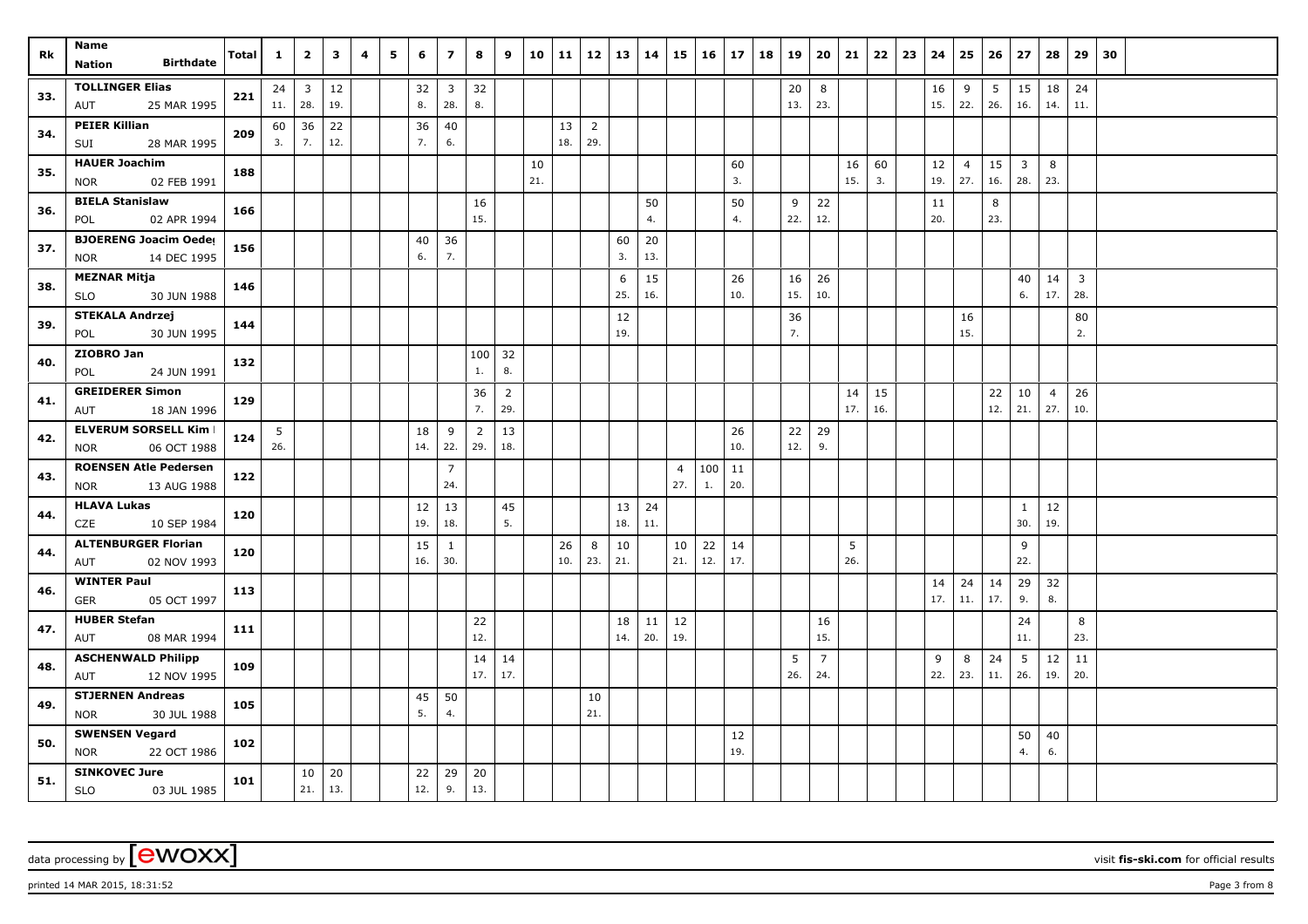| Rk  | Name<br><b>Birthdate</b><br>Nation                  | Total | $\mathbf{1}$          | $\overline{2}$  | $\mathbf{3}$   | 4 | 5 | 6                     | $\overline{z}$         | 8              | 9              | 10       | $11 \mid 12$ |                         | 13  | 14             |                | $15 \mid 16$   | 17             | 18 19 |                | 20              | 21             | 22             | 23 | 24                  | 25                      | 26   | 27         | 28             | 29             | 30 |  |
|-----|-----------------------------------------------------|-------|-----------------------|-----------------|----------------|---|---|-----------------------|------------------------|----------------|----------------|----------|--------------|-------------------------|-----|----------------|----------------|----------------|----------------|-------|----------------|-----------------|----------------|----------------|----|---------------------|-------------------------|------|------------|----------------|----------------|----|--|
|     |                                                     |       |                       |                 |                |   |   |                       |                        |                |                |          |              |                         |     |                |                |                |                |       |                |                 |                |                |    |                     |                         |      |            |                |                |    |  |
| 52. | <b>MAYER Nicolas</b><br>06 OCT 1990<br>FRA          | 98    | $\overline{4}$        | 20<br>$27.$ 13. | 8<br>23.       |   |   | $\overline{2}$<br>29. | $6\phantom{.}6$<br>25. | 6<br>25.       |                |          |              |                         |     |                | 9<br>22.       | 9<br>22.       | 8<br>23.       |       |                |                 | 12<br>19.      | 13<br>18.      |    | $\mathbf{1}$<br>30. |                         |      |            |                |                |    |  |
|     | <b>RHOADS William</b>                               |       |                       |                 |                |   |   |                       |                        |                | 5              |          | 80           | $\overline{\mathbf{3}}$ |     |                |                |                |                |       |                |                 |                |                |    |                     |                         |      |            |                |                |    |  |
| 53. | 08 JUN 1995<br>USA                                  | 88    |                       |                 |                |   |   |                       |                        |                | 26.            |          | 2.           | 28.                     |     |                |                |                |                |       |                |                 |                |                |    |                     |                         |      |            |                |                |    |  |
|     | <b>KOZISEK Cestmir</b>                              |       |                       | $12 \mid 32$    | 24             |   |   |                       |                        |                |                |          |              |                         |     |                | 5              | 8              | 5              |       |                |                 |                |                |    |                     |                         |      |            |                |                |    |  |
| 54. | CZE<br>09 NOV 1991                                  | 86    | 19.                   | 8.              | 11.            |   |   |                       |                        |                |                |          |              |                         |     |                | 26.            | 23.            | 26.            |       |                |                 |                |                |    |                     |                         |      |            |                |                |    |  |
| 55. | <b>KARLEN Gabriel</b>                               | 84    |                       |                 |                |   |   | 11                    |                        |                |                |          |              | 24                      |     |                |                |                |                |       | 13             | 14              | $\overline{4}$ | 6              |    |                     |                         |      |            |                | 12             |    |  |
|     | 10 MAR 1994<br>SUI                                  |       |                       |                 |                |   |   | 20.                   |                        |                |                |          |              | 11.                     |     |                |                |                |                |       | 18.            | 17.             | 27.            | 25.            |    |                     |                         |      |            |                | 19.            |    |  |
| 55. | SATO Yukiya                                         | 84    |                       |                 |                |   |   |                       |                        |                |                |          | 32           | 32                      |     |                | 20             |                |                |       |                |                 |                |                |    |                     |                         |      |            |                |                |    |  |
|     | 19 JUN 1995<br>JPN                                  |       |                       |                 |                |   |   |                       |                        |                |                |          | 8.           | 8.                      |     |                | 13.            |                |                |       |                |                 |                |                |    |                     |                         |      |            |                |                |    |  |
| 55. | <b>BRADATSCH Sebastian</b>                          | 84    |                       |                 |                |   |   |                       |                        |                |                |          |              |                         |     |                |                |                |                |       | 15             | $5\overline{5}$ |                |                |    |                     | 20                      | $13$ | $\vert$ 11 | 20             |                |    |  |
|     | <b>GER</b><br>08 MAY 1996                           |       |                       |                 |                |   |   |                       |                        |                |                |          |              |                         |     |                |                |                |                |       | 16.            | 26.             |                |                |    |                     | 13.                     | 18.  | 20.        | 13.            |                |    |  |
| 58. | <b>ITO Masamitsu</b>                                | 78    |                       |                 |                |   |   |                       |                        |                |                | 36<br>7. |              |                         |     | 29<br>9.       | 13<br>18.      |                |                |       |                |                 |                |                |    |                     |                         |      |            |                |                |    |  |
|     | 27 FEB 1998<br>JPN                                  |       |                       |                 |                |   |   |                       |                        |                |                |          |              |                         |     |                |                |                |                |       |                |                 |                |                |    |                     |                         |      |            |                |                |    |  |
| 58. | <b>DESCHWANDEN Gregor</b><br>27 FEB 1991<br>SUI     | 78    | 9<br>22.              | 16<br>15.       | 26<br>10.      |   |   | 16<br>15.             | 11<br>20.              |                |                |          |              |                         |     |                |                |                |                |       |                |                 |                |                |    |                     |                         |      |            |                |                |    |  |
|     | JANDA Jakub                                         |       |                       |                 |                |   |   |                       |                        | $\overline{4}$ |                |          |              |                         | 36  | 36             |                |                |                |       |                |                 |                |                |    |                     |                         |      |            |                |                |    |  |
| 60. | CZE<br>27 APR 1978                                  | 76    |                       |                 |                |   |   |                       |                        | 27.            |                |          |              |                         | 7.  | 7.             |                |                |                |       |                |                 |                |                |    |                     |                         |      |            |                |                |    |  |
|     | <b>ROMASHOV Alexey</b>                              |       |                       |                 |                |   |   |                       |                        |                |                |          |              |                         |     |                |                | $\overline{4}$ | $\mathbf{1}$   |       | 6              | 24              |                |                |    | 6                   | $12 \mid 11$            |      |            | $\overline{3}$ | 9              |    |  |
| 60. | 29 APR 1992<br><b>RUS</b>                           | 76    |                       |                 |                |   |   |                       |                        |                |                |          |              |                         |     |                |                | 27.            | 30.            |       | 25.            | 11.             |                |                |    | 25.                 | 19.                     | 20.  |            | 28.            | 22.            |    |  |
| 62. | <b>KAELIN Pascal</b>                                | 73    |                       |                 |                |   |   |                       |                        |                |                |          |              |                         |     |                |                |                |                |       |                |                 | 32             | 29             |    | $\overline{2}$      | $\overline{\mathbf{3}}$ |      |            |                | $\overline{7}$ |    |  |
|     | SUI<br>11 JAN 1993                                  |       |                       |                 |                |   |   |                       |                        |                |                |          |              |                         |     |                |                |                |                |       |                |                 | 8.             | 9.             |    | 29.                 | 28.                     |      |            |                | 24.            |    |  |
| 63. | <b>GLASDER Michael</b>                              | 72    |                       |                 |                |   |   |                       | 8                      | 12             |                |          |              |                         | 15  | 13             |                |                |                |       |                |                 | 20             | $\overline{4}$ |    |                     |                         |      |            |                |                |    |  |
|     | 27 MAR 1989<br>USA                                  |       |                       |                 |                |   |   |                       | 23.                    | 19.            |                |          |              |                         | 16. | 18.            |                |                |                |       |                |                 | 13.            | 27.            |    |                     |                         |      |            |                |                |    |  |
| 64. | <b>EGLOFF Luca</b>                                  | 68    |                       | $\overline{2}$  |                |   |   |                       |                        |                |                |          | 22           | $\overline{7}$          |     |                |                |                |                |       | 26             | 11              |                |                |    |                     |                         |      |            |                |                |    |  |
|     | 06 JUN 1995<br>SUI                                  |       |                       | 29.             |                |   |   |                       |                        |                |                |          | 12.          | 24.                     |     |                |                |                |                |       | 10.            | 20.             |                |                |    |                     |                         |      |            |                |                |    |  |
| 65. | <b>JACOBSEN Anders</b><br>17 FEB 1985<br><b>NOR</b> | 65    | $\overline{3}$<br>28. | 22<br>12.       | 40<br>6.       |   |   |                       |                        |                |                |          |              |                         |     |                |                |                |                |       |                |                 |                |                |    |                     |                         |      |            |                |                |    |  |
|     | <b>KYTOESAHO Niko</b>                               |       |                       | 9               | 15             |   |   |                       | 16                     |                | $\mathbf{3}$   |          |              |                         |     |                |                |                | 3              |       | $\overline{4}$ | 11              |                |                |    |                     |                         |      |            |                |                |    |  |
| 66. | 18 DEC 1999<br><b>FIN</b>                           | 61    |                       | 22.             | 16.            |   |   |                       | 15.                    |                | 28.            |          |              |                         |     |                |                |                | 28.            |       | 27.            | 20.             |                |                |    |                     |                         |      |            |                |                |    |  |
|     | <b>AHONEN Janne</b>                                 |       |                       |                 |                |   |   |                       |                        |                |                |          |              |                         |     |                |                |                |                |       | 60             |                 |                |                |    |                     |                         |      |            |                |                |    |  |
| 67. | FIN<br>11 MAY 1977                                  | 60    |                       |                 |                |   |   |                       |                        |                |                |          |              |                         |     |                |                |                |                |       | 3.             |                 |                |                |    |                     |                         |      |            |                |                |    |  |
|     | <b>KOFLER Andreas</b>                               |       |                       |                 |                |   |   |                       |                        |                |                |          |              |                         |     |                |                |                |                |       |                |                 |                |                |    |                     |                         |      | 14         | 45             |                |    |  |
| 68. | 17 MAY 1984<br>AUT                                  | 59    |                       |                 |                |   |   |                       |                        |                |                |          |              |                         |     |                |                |                |                |       |                |                 |                |                |    |                     |                         |      | 17.        | 5.             |                |    |  |
| 69. | <b>HUBER Daniel</b>                                 | 55    |                       | 13              | $\overline{7}$ |   |   | $\overline{7}$        | $5\phantom{.0}$        |                |                |          |              | 16                      |     |                |                |                | $\overline{7}$ |       |                |                 |                |                |    |                     |                         |      |            |                |                |    |  |
|     | AUT<br>02 JAN 1993                                  |       |                       | 18.             | 24.            |   |   | 24.                   | 26.                    |                |                |          |              | 15.                     |     |                |                |                | 24.            |       |                |                 |                |                |    |                     |                         |      |            |                |                |    |  |
| 69. | <b>MIETUS Krzysztof</b>                             | 55    | 1                     |                 |                |   |   |                       |                        |                | $\overline{4}$ |          |              |                         | 8   | $\overline{2}$ | $\overline{2}$ | 13             | 13             |       |                |                 | 3              | 9              |    |                     |                         |      |            |                |                |    |  |
|     | POL<br>08 MAR 1991                                  |       | 30.                   |                 |                |   |   |                       |                        |                | 27.            |          |              |                         | 23. | 29.            | 29.            | 18.            | 18.            |       |                |                 | 28.            | 22.            |    |                     |                         |      |            |                |                |    |  |

printed 14 MAR 2015, 18:31:52 Page 4 from 8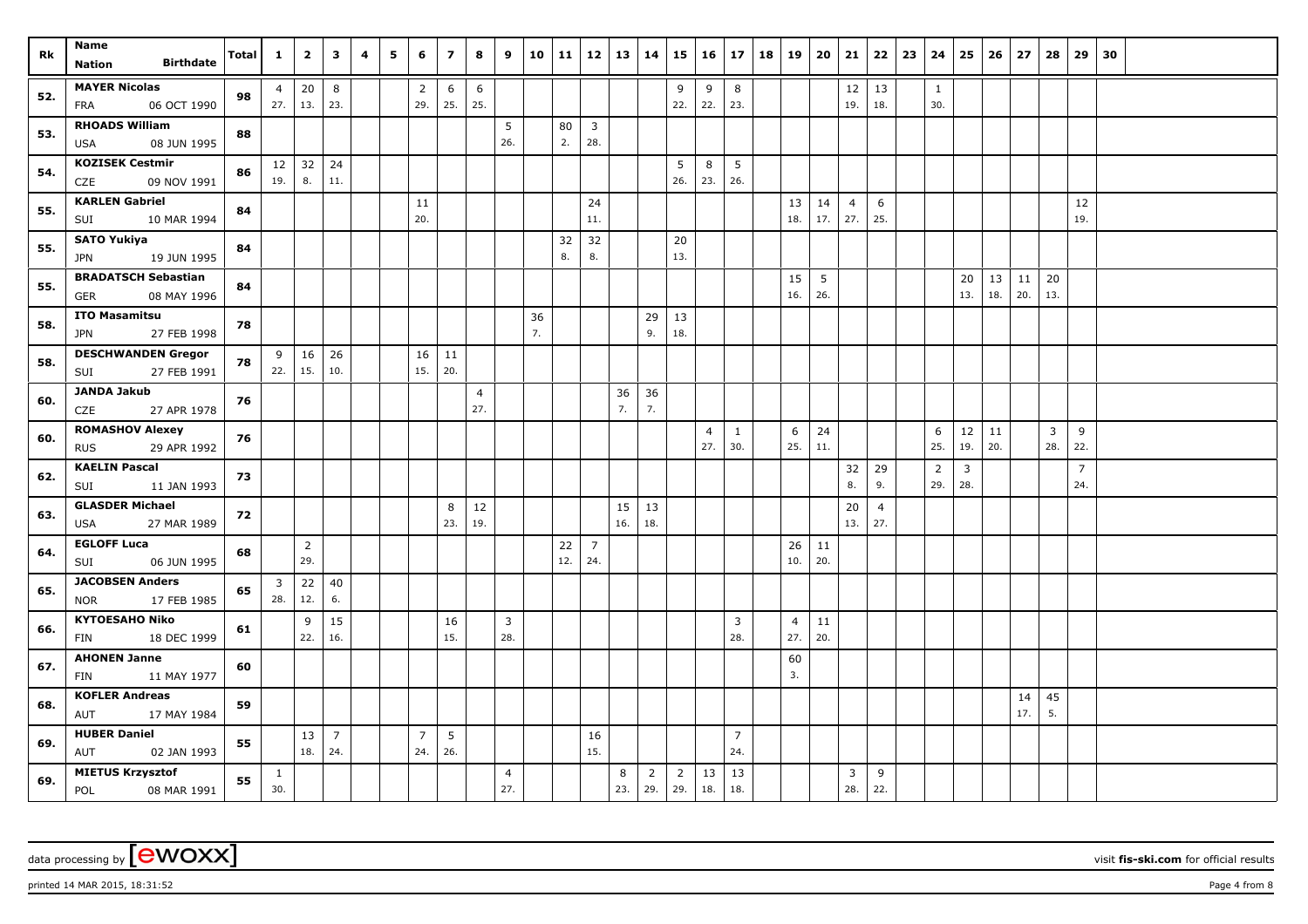| Rk  | Name<br><b>Birthdate</b>                                 | <b>Total</b> | $\mathbf{1}$ | $\overline{2}$ | $\overline{\mathbf{3}}$ | 4 | 5 | 6         | $\overline{7}$ | 8         | 9         | 10           | 11 12                 |                       | $13 \mid 14$          |           |                | $15 \mid 16 \mid 17$ |                | 18 19 |                       | 20  | 21  | 22                    | 23 | 24     | 25             | 26       | 27             | 28             | 29  | 30 |  |  |
|-----|----------------------------------------------------------|--------------|--------------|----------------|-------------------------|---|---|-----------|----------------|-----------|-----------|--------------|-----------------------|-----------------------|-----------------------|-----------|----------------|----------------------|----------------|-------|-----------------------|-----|-----|-----------------------|----|--------|----------------|----------|----------------|----------------|-----|----|--|--|
|     | <b>Nation</b>                                            |              |              |                |                         |   |   |           |                |           |           |              |                       |                       |                       |           |                |                      |                |       |                       |     |     |                       |    |        |                |          |                |                |     |    |  |  |
| 71. | <b>BJERKEENGEN Fredrik</b>                               | 53           |              | $\overline{4}$ |                         |   |   |           |                |           |           |              |                       |                       | 5                     | 16        | $14 \mid 14$   |                      |                |       |                       |     |     |                       |    |        |                |          |                |                |     |    |  |  |
|     | 11 NOV 1988<br><b>NOR</b>                                |              |              | 27.            |                         |   |   |           |                |           |           |              |                       |                       | 26.                   | 15.       | 17.            | 17.                  |                |       |                       |     |     |                       |    |        |                |          |                |                |     |    |  |  |
| 72. | <b>KALINITSCHENKO Anton</b><br>22 JUL 1982<br><b>RUS</b> | 52           |              |                |                         |   |   | 14<br>17. |                | 13<br>18. | 12<br>19. |              |                       |                       | $\overline{2}$<br>29. | 9<br>22.  |                |                      |                |       | $\overline{2}$<br>29. |     |     |                       |    |        |                |          |                |                |     |    |  |  |
|     | <b>HOLIK Frantisek</b>                                   |              |              |                |                         |   |   |           |                |           |           |              |                       |                       |                       |           |                |                      |                |       |                       |     |     |                       |    |        |                |          |                |                |     |    |  |  |
| 73. | CZE<br>23 OCT 1998                                       | 51           |              |                |                         |   |   |           |                |           |           |              | 29<br>9.              | 22<br>12.             |                       |           |                |                      |                |       |                       |     |     |                       |    |        |                |          |                |                |     |    |  |  |
|     | <b>KLIMOV Evgeniy</b>                                    |              |              |                |                         |   |   |           |                |           |           |              |                       |                       |                       |           |                |                      |                |       |                       |     |     |                       |    |        |                |          |                |                | 50  |    |  |  |
| 74. | 03 FEB 1994<br><b>RUS</b>                                | 50           |              |                |                         |   |   |           |                |           |           |              |                       |                       |                       |           |                |                      |                |       |                       |     |     |                       |    |        |                |          |                |                | 4.  |    |  |  |
| 75. | <b>LARINTO Ville</b>                                     | 48           |              |                |                         |   |   |           |                |           |           | 12           | 36                    |                       |                       |           |                |                      |                |       |                       |     |     |                       |    |        |                |          |                |                |     |    |  |  |
|     | 11 APR 1990<br>FIN                                       |              |              |                |                         |   |   |           |                |           |           | 19.          | 7.                    |                       |                       |           |                |                      |                |       |                       |     |     |                       |    |        |                |          |                |                |     |    |  |  |
| 76. | <b>KLINGA Sebastian</b>                                  | 47           |              |                |                         |   |   | 10        | 32             |           |           |              |                       | 5                     |                       |           |                |                      |                |       |                       |     |     |                       |    |        |                |          |                |                |     |    |  |  |
|     | 26 APR 1992<br>FIN                                       |              |              |                |                         |   |   | 21.       | 8.             |           |           |              |                       | 26.                   |                       |           |                |                      |                |       |                       |     |     |                       |    |        |                |          |                |                |     |    |  |  |
| 77. | <b>HAJEK Antonin</b>                                     | 46           |              |                |                         |   |   |           |                |           |           |              |                       |                       |                       |           |                | 6                    |                |       |                       |     |     |                       |    | $20\,$ | 20             |          |                |                |     |    |  |  |
|     | 12 FEB 1987<br><b>CZE</b>                                |              |              |                |                         |   |   |           |                |           |           |              |                       |                       |                       |           |                | 25.                  |                |       |                       |     |     |                       |    | 13.    | 13.            |          |                |                |     |    |  |  |
| 78. | <b>HAZETDINOV Ilmir</b>                                  | 45           |              |                |                         |   |   |           |                | 45<br>5.  |           |              |                       |                       |                       |           |                |                      |                |       |                       |     |     |                       |    |        |                |          |                |                |     |    |  |  |
|     | <b>RUS</b><br>28 OCT 1991<br><b>JOHNSON Anders</b>       |              |              |                |                         |   |   |           |                |           |           |              |                       |                       |                       |           |                |                      |                |       |                       |     |     |                       |    |        |                |          |                |                |     |    |  |  |
| 79. | 23 APR 1989<br><b>USA</b>                                | 42           |              |                |                         |   |   |           |                | 10<br>21. |           |              | 10<br>21.             | $\overline{4}$<br>27. |                       |           |                |                      | 6<br>25.       |       |                       |     |     | $\overline{3}$<br>28. |    |        |                | 9<br>22. |                |                |     |    |  |  |
|     | <b>STREITLER Patrick</b>                                 |              |              |                |                         |   |   |           |                | 9         |           |              |                       |                       |                       |           |                |                      |                |       | 8                     | 12  |     |                       |    |        |                |          | 6              | 5              |     |    |  |  |
| 80. | 17 APR 1995<br>AUT                                       | 40           |              |                |                         |   |   |           |                | 22.       |           |              |                       |                       |                       |           |                |                      |                |       | 23.                   | 19. |     |                       |    |        |                |          | 25.            | 26.            |     |    |  |  |
|     | <b>DELLASEGA Roberto</b>                                 |              |              |                |                         |   |   |           |                |           |           |              |                       |                       |                       |           |                |                      | 9              |       |                       |     |     |                       |    |        |                |          | $\overline{7}$ | 24             |     |    |  |  |
| 80. | ITA<br>15 JUN 1990                                       | 40           |              |                |                         |   |   |           |                |           |           |              |                       |                       |                       |           |                |                      | 22.            |       |                       |     |     |                       |    |        |                |          | 24.            | 11.            |     |    |  |  |
| 80. | <b>LEJA Krzysztof</b>                                    | 40           |              |                |                         |   |   |           |                | 40        |           |              |                       |                       |                       |           |                |                      |                |       |                       |     |     |                       |    |        |                |          |                |                |     |    |  |  |
|     | POL<br>21 FEB 1996                                       |              |              |                |                         |   |   |           |                | 6.        |           |              |                       |                       |                       |           |                |                      |                |       |                       |     |     |                       |    |        |                |          |                |                |     |    |  |  |
| 83. | <b>SIEGEL David</b>                                      | 39           |              |                |                         |   |   |           |                |           |           |              |                       |                       | 14                    |           |                | $\mathbf{1}$         |                |       |                       |     | 10  | $\overline{2}$        |    | 10     | $\overline{2}$ |          |                |                |     |    |  |  |
|     | 28 AUG 1996<br><b>GER</b>                                |              |              |                |                         |   |   |           |                |           |           |              |                       |                       | 17.                   |           |                | 30.                  |                |       |                       |     | 21. | 29.                   |    | 21.    | 29.            |          |                |                |     |    |  |  |
| 84. | <b>POLASEK Viktor</b>                                    | 38           |              |                |                         |   |   |           |                |           |           | $\mathbf{1}$ | 20                    |                       |                       |           |                |                      |                |       |                       |     |     |                       |    |        |                |          |                | $\overline{2}$ | 15  |    |  |  |
|     | 18 JUL 1997<br>CZE                                       |              |              |                |                         |   |   |           |                |           |           | 30.          | 13.                   |                       |                       |           |                |                      |                |       |                       |     |     |                       |    |        |                |          |                | 29.            | 16. |    |  |  |
| 85. | <b>NIEMI Sami</b><br>16 FEB 1991                         | 37           |              |                |                         |   |   |           |                |           |           | 29<br>9.     | $\overline{7}$<br>24. | $\mathbf{1}$<br>30.   |                       |           |                |                      |                |       |                       |     |     |                       |    |        |                |          |                |                |     |    |  |  |
|     | FIN                                                      |              |              |                |                         |   |   |           |                |           |           |              |                       |                       |                       |           |                |                      |                |       |                       |     |     |                       |    |        |                |          |                |                |     |    |  |  |
| 86. | <b>PREVC Cene</b><br><b>SLO</b><br>12 MAR 1996           | 36           |              |                |                         |   |   |           |                |           |           |              |                       |                       | 26<br>10.             | 10<br>21. |                |                      |                |       |                       |     |     |                       |    |        |                |          |                |                |     |    |  |  |
|     | <b>BYRT Tomasz</b>                                       |              |              |                |                         |   |   |           |                |           |           |              |                       |                       |                       |           | $\overline{7}$ | 20                   | $\overline{2}$ |       |                       |     |     |                       |    |        |                |          |                |                |     |    |  |  |
| 87. | 25 JAN 1993<br>POL                                       | 29           |              |                |                         |   |   |           |                |           |           |              |                       |                       |                       |           | 24.            | 13.                  | 29.            |       |                       |     |     |                       |    |        |                |          |                |                |     |    |  |  |
|     | <b>SCHULER Andreas</b>                                   |              |              |                |                         |   |   |           |                |           |           |              |                       |                       |                       | 12        |                |                      |                |       | 10                    |     | 6   |                       |    |        |                |          |                |                |     |    |  |  |
| 88. | SUI<br>30 DEC 1995                                       | 28           |              |                |                         |   |   |           |                |           |           |              |                       |                       |                       | 19.       |                |                      |                |       | 21.                   |     | 25. |                       |    |        |                |          |                |                |     |    |  |  |
|     | <b>MABUCHI Minato</b>                                    |              |              |                |                         |   |   |           |                |           |           | 14           | 14                    |                       |                       |           |                |                      |                |       |                       |     |     |                       |    |        |                |          |                |                |     |    |  |  |
| 88. | <b>JPN</b><br>28 JUN 1992                                | 28           |              |                |                         |   |   |           |                |           |           | 17.          | 17.                   |                       |                       |           |                |                      |                |       |                       |     |     |                       |    |        |                |          |                |                |     |    |  |  |

printed 14 MAR 2015, 18:31:52 Page 5 from 8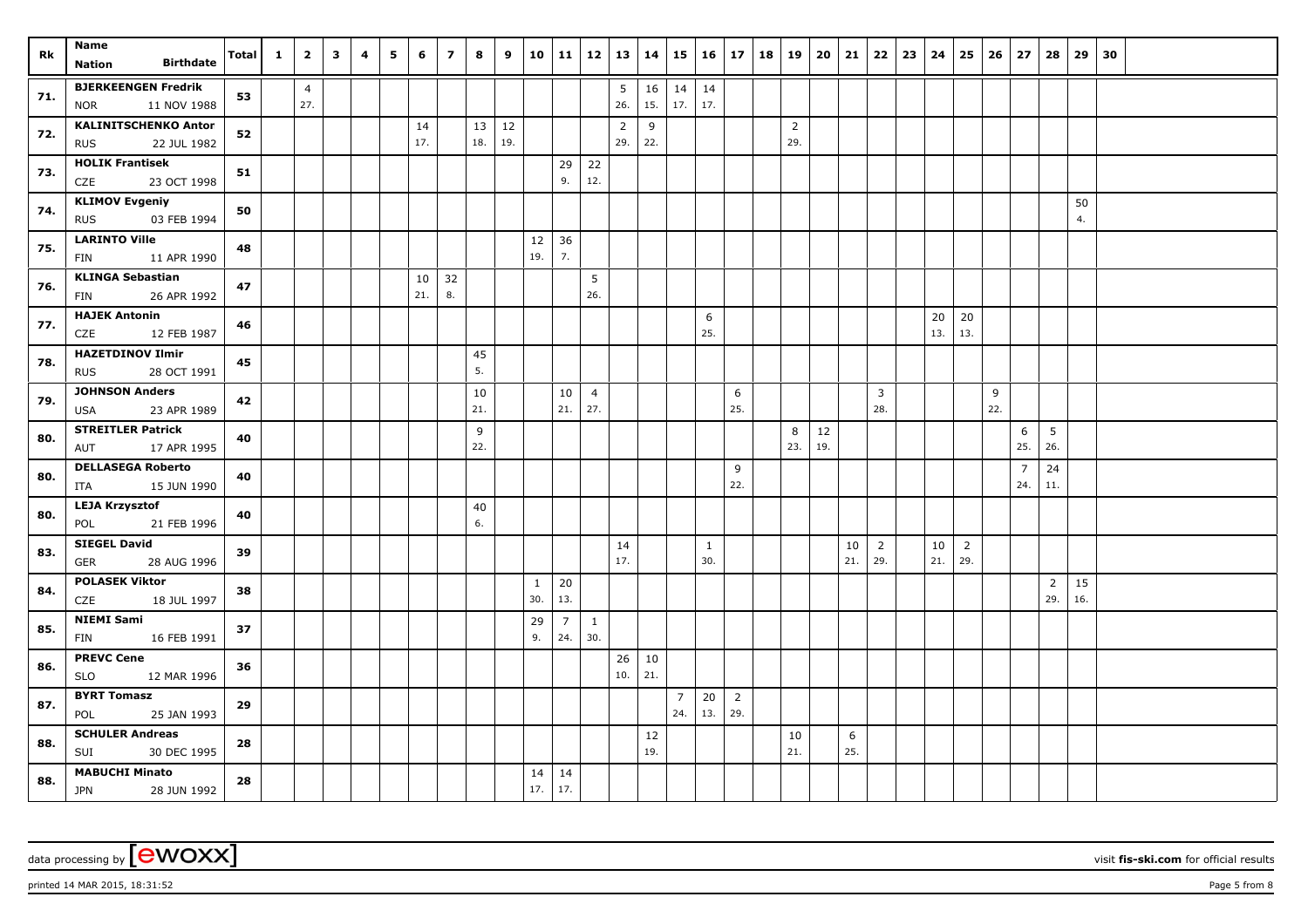| Rk   | Name                                                     | Total | $\mathbf{1}$ | $\overline{2}$ | $\overline{\mathbf{3}}$ | 4 | 5 | 6        | $\overline{7}$ | 8        | 9                   | 10                    | $11 \mid 12$ |           | 13 | 14 15 |          | 16 17                 |                       | 18 19 |             | 20                    | 21                    | $22 \mid 23$ | 24 | 25 | 26 | 27 | 28 | 29        | 30 |  |  |
|------|----------------------------------------------------------|-------|--------------|----------------|-------------------------|---|---|----------|----------------|----------|---------------------|-----------------------|--------------|-----------|----|-------|----------|-----------------------|-----------------------|-------|-------------|-----------------------|-----------------------|--------------|----|----|----|----|----|-----------|----|--|--|
|      | <b>Birthdate</b><br><b>Nation</b>                        |       |              |                |                         |   |   |          |                |          |                     |                       |              |           |    |       |          |                       |                       |       |             |                       |                       |              |    |    |    |    |    |           |    |  |  |
| 90.  | <b>NOMME Martti</b><br>07 AUG 1993<br><b>EST</b>         | 27    |              |                |                         |   |   |          |                |          |                     |                       |              |           |    |       |          |                       |                       |       | $12$<br>19. | 15<br>16.             |                       |              |    |    |    |    |    |           |    |  |  |
| 91.  | <b>CECON Federico</b><br>11 JUN 1994<br>ITA              | 26    |              |                |                         |   |   |          |                |          | 22<br>12.           |                       |              |           |    |       |          |                       | $\overline{4}$<br>27. |       |             |                       |                       |              |    |    |    |    |    |           |    |  |  |
| 92.  | <b>MAKSIMOCHKIN Mikhail</b><br><b>RUS</b><br>29 AUG 1993 | 25    |              |                |                         |   |   |          |                | 5<br>26. | 20<br>13.           |                       |              |           |    |       |          |                       |                       |       |             |                       |                       |              |    |    |    |    |    |           |    |  |  |
| 93.  | <b>VALTA Ossi-Pekka</b><br><b>FIN</b><br>22 NOV 1991     | 24    |              |                |                         |   |   |          |                |          |                     |                       |              |           |    |       |          |                       |                       |       | 11<br>20.   | 13<br>18.             |                       |              |    |    |    |    |    |           |    |  |  |
| 94.  | <b>MUOTKA Olli</b><br><b>FIN</b><br>14 JUL 1988          | 23    |              |                |                         |   |   |          |                |          |                     |                       |              |           |    |       |          |                       |                       |       | 14<br>17.   | 9<br>22.              |                       |              |    |    |    |    |    |           |    |  |  |
| 94.  | <b>ZOGRAFSKI Vladimir</b><br>14 JUL 1993<br><b>BUL</b>   | 23    |              | 18<br>14.      | $5\overline{5}$<br>26.  |   |   |          |                |          |                     |                       |              |           |    |       |          |                       |                       |       |             |                       |                       |              |    |    |    |    |    |           |    |  |  |
| 96.  | <b>RUDA Adam</b><br>18 NOV 1995<br>POL                   | 22    |              |                |                         |   |   |          | 14<br>17.      |          | 8<br>23.            |                       |              |           |    |       |          |                       |                       |       |             |                       |                       |              |    |    |    |    |    |           |    |  |  |
| 97.  | <b>COLLOREDO Sebastian</b><br>09 SEP 1987<br>ITA         | 21    |              |                |                         |   |   | 5<br>26. | 15<br>16.      |          | $\mathbf{1}$<br>30. |                       |              |           |    |       |          |                       |                       |       |             |                       |                       |              |    |    |    |    |    |           |    |  |  |
| 97.  | <b>ZAUNER David</b><br>AUT<br>09 APR 1985                | 21    |              |                |                         |   |   |          |                |          |                     |                       |              |           |    |       | 8<br>23. | 11<br>20.             |                       |       |             | $\overline{2}$<br>29. |                       |              |    |    |    |    |    |           |    |  |  |
| 99.  | <b>KORNILOV Denis</b><br><b>RUS</b><br>17 AUG 1986       | 20    |              |                |                         |   |   |          | 20<br>13.      |          |                     |                       |              |           |    |       |          |                       |                       |       |             |                       |                       |              |    |    |    |    |    |           |    |  |  |
| 100. | <b>KOREK Dusty</b><br>CAN<br>19 APR 1995                 | 19    |              |                |                         |   |   |          |                |          |                     |                       |              |           |    |       |          |                       |                       |       |             |                       | $\overline{7}$<br>24. | 12<br>19.    |    |    |    |    |    |           |    |  |  |
| 101. | <b>ANTONISSEN Lars</b><br>31 JUL 1995<br><b>NED</b>      | 18    |              |                |                         |   |   |          |                |          |                     | $\overline{2}$<br>29. | 6<br>25.     | 10<br>21. |    |       |          |                       |                       |       |             |                       |                       |              |    |    |    |    |    |           |    |  |  |
| 102. | <b>STURSA Vojtech</b><br>03 AUG 1995<br>CZE              | 16    |              |                | $\overline{2}$<br>29.   |   |   |          |                |          |                     |                       | 12<br>19.    |           |    |       |          |                       |                       |       |             |                       | $\overline{2}$<br>29. |              |    |    |    |    |    |           |    |  |  |
| 103. | <b>KOBAYASHI Ryoyu</b><br>08 NOV 1996<br><b>JPN</b>      | 14    |              |                |                         |   |   |          |                |          |                     | 5<br>26.              | 9<br>22.     |           |    |       |          |                       |                       |       |             |                       |                       |              |    |    |    |    |    |           |    |  |  |
| 103. | <b>BAZHENOV Aleksandr</b><br>13 JUL 1995<br><b>RUS</b>   | 14    |              |                |                         |   |   |          |                |          |                     | $\overline{4}$<br>27. |              |           |    |       |          |                       |                       |       |             |                       |                       |              |    |    |    |    |    | 10<br>21. |    |  |  |
| 105. | <b>HEINRICH Tim</b><br><b>GER</b><br>06 MAY 1995         | 13    |              |                |                         |   |   |          |                |          |                     |                       |              |           |    |       | 6<br>25. | $\overline{7}$<br>24. |                       |       |             |                       |                       |              |    |    |    |    |    |           |    |  |  |
| 105. | <b>FAIRALL Nicholas</b><br><b>USA</b><br>06 JUL 1989     | 13    |              |                | 13<br>18.               |   |   |          |                |          |                     |                       |              |           |    |       |          |                       |                       |       |             |                       |                       |              |    |    |    |    |    |           |    |  |  |
| 107. | <b>CIKL Martin</b><br>CZE<br>17 AUG 1987                 | 12    | 11<br>20.    |                | $\mathbf{1}$<br>30.     |   |   |          |                |          |                     |                       |              |           |    |       |          |                       |                       |       |             |                       |                       |              |    |    |    |    |    |           |    |  |  |
| 107. | <b>MORRICE Trevor</b><br>CAN<br>23 SEP 1991              | 12    |              |                |                         |   |   |          |                |          |                     |                       |              | 12<br>19. |    |       |          |                       |                       |       |             |                       |                       |              |    |    |    |    |    |           |    |  |  |

printed 14 MAR 2015, 18:31:52 Page 6 from 8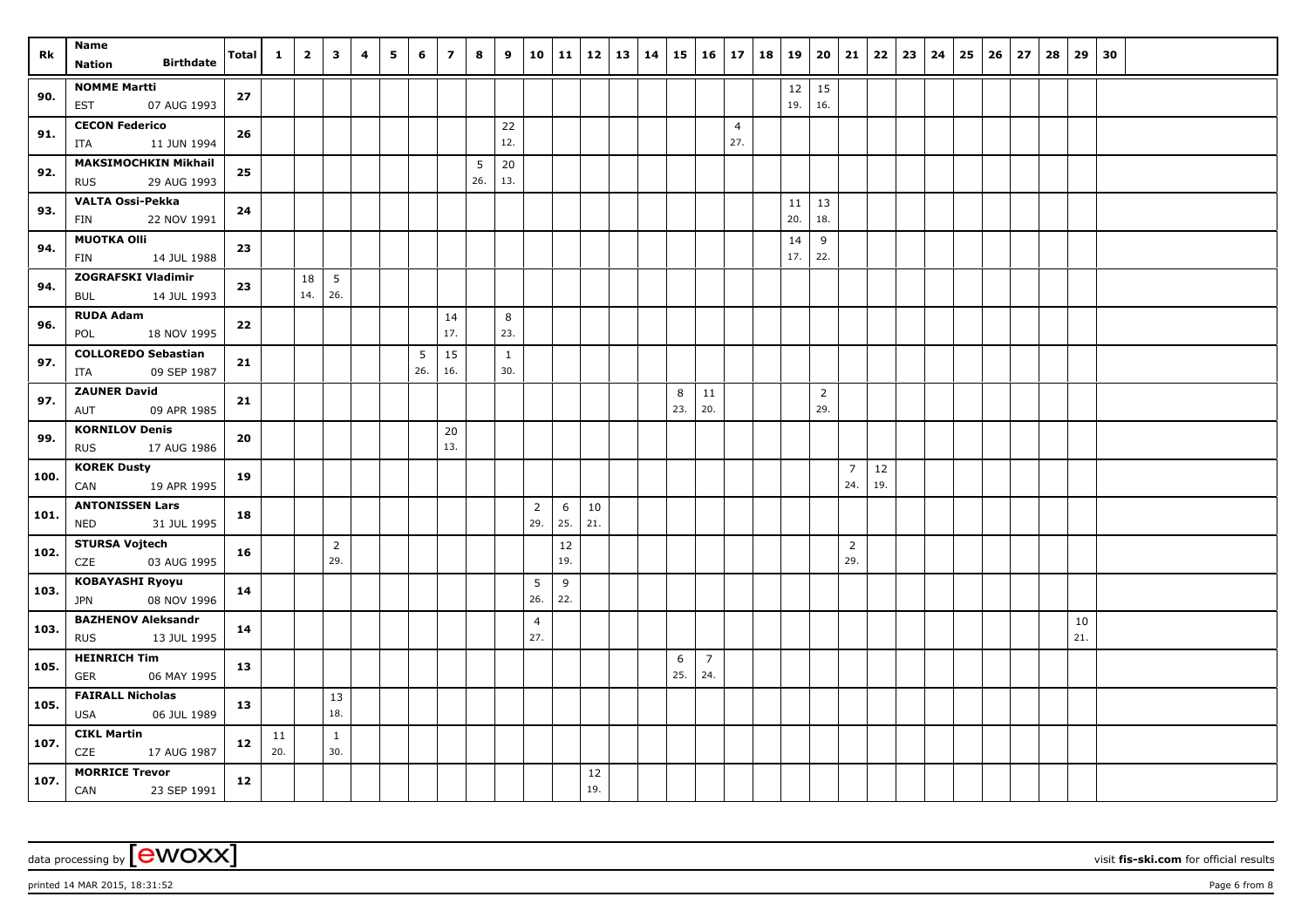| Rk   | Name<br><b>Birthdate</b><br><b>Nation</b>                 | <b>Total</b>   | $\mathbf{1}$          | $\overline{\mathbf{2}}$ | $\mathbf{3}$          | 4 | 5 | 6                     | $\overline{z}$ | 8                     | 9 | 10                    | 11                  | 12       | 13                    | 14                    | $15 \mid 16$          |                       | 17 | 18 | $ 19\rangle$                   | 20                    | 21 | 22        | 23 | 24 | 25 | 26                    | 27 | 28 | 29       | 30 |  |  |
|------|-----------------------------------------------------------|----------------|-----------------------|-------------------------|-----------------------|---|---|-----------------------|----------------|-----------------------|---|-----------------------|---------------------|----------|-----------------------|-----------------------|-----------------------|-----------------------|----|----|--------------------------------|-----------------------|----|-----------|----|----|----|-----------------------|----|----|----------|----|--|--|
| 107. | <b>ZAPOTOCZNY Andrzej</b><br>16 OCT 1991<br>POL           | 12             |                       |                         |                       |   |   |                       |                | $\mathbf{1}$<br>30.   |   |                       |                     |          |                       |                       |                       |                       |    |    |                                |                       |    | 11<br>20. |    |    |    |                       |    |    |          |    |  |  |
| 110. | <b>HARADA Yumu</b><br><b>JPN</b><br>15 SEP 1990           | 11             |                       |                         |                       |   |   |                       |                |                       |   | 8<br>23.              | $\mathbf{3}$<br>28. |          |                       |                       |                       |                       |    |    |                                |                       |    |           |    |    |    |                       |    |    |          |    |  |  |
| 110. | <b>MANDL Ziga</b><br>13 JAN 1990<br><b>SLO</b>            | 11             |                       |                         |                       |   |   |                       |                |                       |   |                       |                     |          | 11<br>20.             |                       |                       |                       |    |    |                                |                       |    |           |    |    |    |                       |    |    |          |    |  |  |
| 112. | <b>SHUVALOV Alexander</b><br><b>RUS</b><br>30 NOV 1992    | 10             |                       |                         |                       |   |   |                       |                |                       |   |                       |                     |          |                       |                       |                       | 10<br>21.             |    |    |                                |                       |    |           |    |    |    |                       |    |    |          |    |  |  |
| 113. | <b>ALEXANDER Nicholas</b><br>24 AUG 1988<br><b>USA</b>    | 9              |                       |                         |                       |   |   |                       |                |                       |   |                       |                     |          |                       | 9<br>22.              |                       |                       |    |    |                                |                       |    |           |    |    |    |                       |    |    |          |    |  |  |
| 114. | <b>MORASSI Andrea</b><br>30 AUG 1988<br>ITA               | 8              |                       |                         |                       |   |   |                       |                |                       |   |                       |                     |          |                       |                       | $\overline{4}$<br>27. |                       |    |    |                                |                       |    |           |    |    |    | $\overline{4}$<br>27. |    |    |          |    |  |  |
| 114. | <b>FUCHS Tim</b><br>03 AUG 1997<br><b>GER</b>             | 8              |                       |                         |                       |   |   |                       |                |                       |   |                       |                     |          |                       |                       |                       |                       |    |    | $\overline{7}$<br>24.          | $\mathbf{1}$<br>30.   |    |           |    |    |    |                       |    |    |          |    |  |  |
| 114. | <b>HALVORSEN Espen Enge</b><br>10 MAY 1990<br><b>NOR</b>  | 8              | 8<br>23.              |                         |                       |   |   |                       |                |                       |   |                       |                     |          |                       |                       |                       |                       |    |    |                                |                       |    |           |    |    |    |                       |    |    |          |    |  |  |
| 114. | <b>AALTO Antti</b><br>02 APR 1995<br><b>FIN</b>           | 8              |                       |                         | $\overline{4}$<br>27. |   |   |                       |                |                       |   |                       |                     |          |                       |                       |                       |                       |    |    | 1<br>30.                       | $\overline{3}$<br>28. |    |           |    |    |    |                       |    |    |          |    |  |  |
| 118. | OJALA Juho<br>FIN<br>17 MAR 1995                          | $\overline{z}$ |                       |                         |                       |   |   | $\overline{4}$<br>27. |                |                       |   |                       |                     |          |                       |                       |                       |                       |    |    | $\overline{\mathbf{3}}$<br>28. |                       |    |           |    |    |    |                       |    |    |          |    |  |  |
| 118. | <b>INGVALDSEN Ole Marius</b><br>02 OCT 1985<br><b>NOR</b> | $\overline{z}$ | $\overline{7}$<br>24. |                         |                       |   |   |                       |                |                       |   |                       |                     |          |                       |                       |                       |                       |    |    |                                |                       |    |           |    |    |    |                       |    |    |          |    |  |  |
| 118. | <b>INNGJERDINGEN Christi</b><br>SWE<br>19 DEC 1996        | $\overline{z}$ |                       |                         |                       |   |   |                       |                |                       |   |                       | $\mathbf{1}$<br>30. | 6<br>25. |                       |                       |                       |                       |    |    |                                |                       |    |           |    |    |    |                       |    |    |          |    |  |  |
| 118. | <b>NAKAMURA Naoki</b><br><b>JPN</b><br>19 SEP 1996        | $\overline{z}$ |                       |                         |                       |   |   |                       |                |                       |   | $\overline{7}$<br>24. |                     |          |                       |                       |                       |                       |    |    |                                |                       |    |           |    |    |    |                       |    |    |          |    |  |  |
| 118. | <b>VARESCO Daniele</b><br>ITA<br>25 JUL 1995              | $\overline{z}$ |                       |                         |                       |   |   |                       |                | $\overline{7}$<br>24. |   |                       |                     |          |                       |                       |                       |                       |    |    |                                |                       |    |           |    |    |    |                       |    |    |          |    |  |  |
| 123. | <b>IWASA Yuken</b><br>02 JUL 1999<br><b>JPN</b>           | 6              |                       |                         |                       |   |   |                       |                |                       |   | 6<br>25.              |                     |          |                       |                       |                       |                       |    |    |                                |                       |    |           |    |    |    |                       |    |    |          |    |  |  |
| 123. | <b>KANTYKA Przemyslaw</b><br>15 DEC 1996<br>POL           | 6              |                       |                         |                       |   |   |                       |                |                       |   |                       |                     |          |                       |                       |                       |                       |    |    |                                | 6<br>25.              |    |           |    |    |    |                       |    |    |          |    |  |  |
| 123. | <b>MUMINOV Sabirzhan</b><br>16 APR 1994<br>KAZ            | 6              |                       |                         |                       |   |   |                       |                |                       |   |                       |                     |          |                       |                       |                       |                       |    |    |                                |                       |    |           |    |    |    |                       |    |    | 6<br>25. |    |  |  |
| 126. | <b>BARTOL Gasper</b><br><b>SLO</b><br>27 SEP 1991         | 5              |                       |                         |                       |   |   |                       |                |                       |   |                       |                     |          | $\overline{3}$<br>28. |                       |                       | $\overline{2}$<br>29. |    |    |                                |                       |    |           |    |    |    |                       |    |    |          |    |  |  |
| 126. | <b>MODIC Andraz</b><br>SLO<br>23 OCT 1996                 | 5              |                       |                         |                       |   |   |                       |                |                       |   |                       |                     |          | 1<br>30.              | $\overline{4}$<br>27. |                       |                       |    |    |                                |                       |    |           |    |    |    |                       |    |    |          |    |  |  |

printed 14 MAR 2015, 18:31:52 **Page 7** from 8